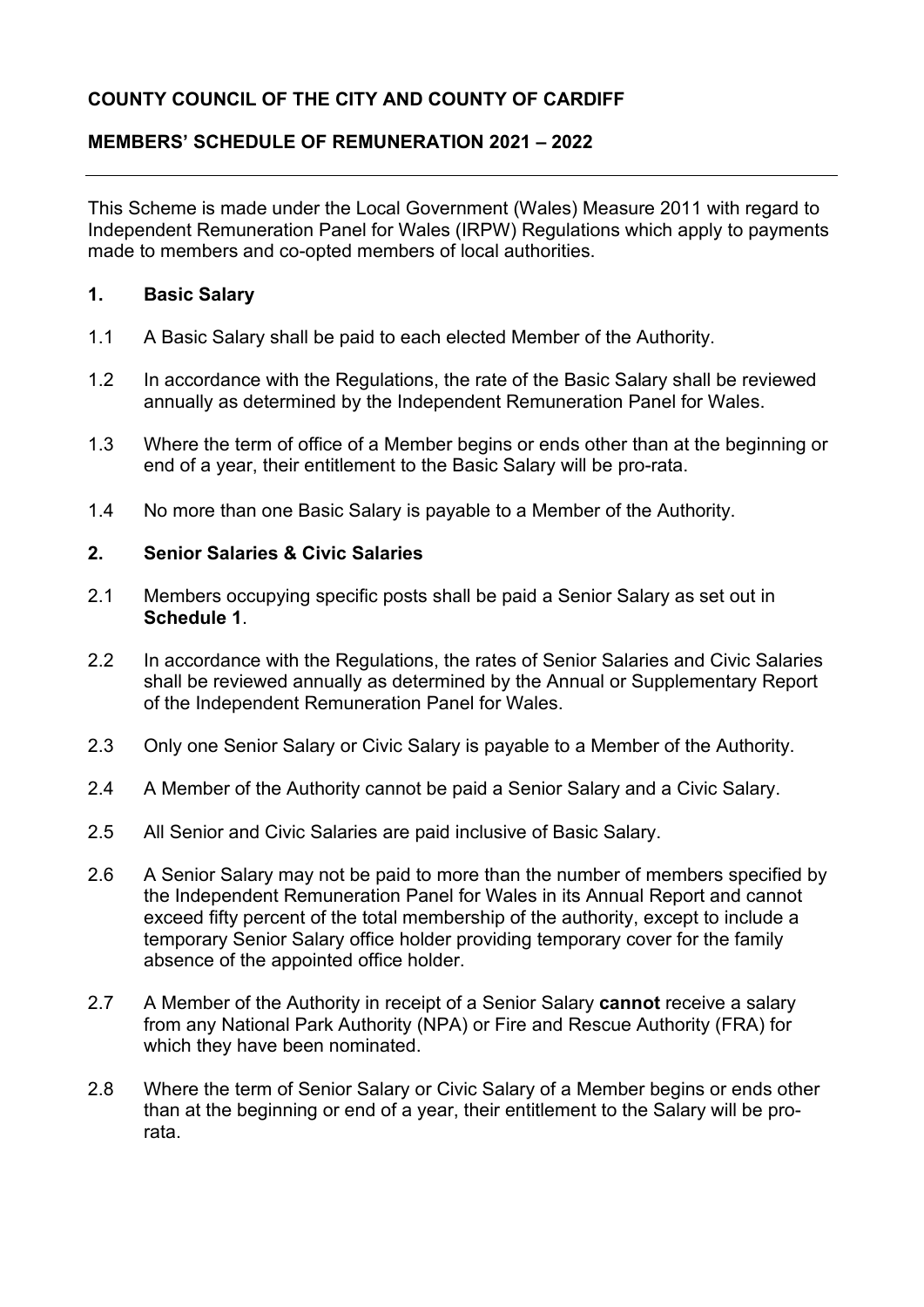## **3. Election to Forgo Entitlement to Allowance**

 3.1 A Member may, by notice in writing delivered to the Proper Officer of the authority, personally elect to forgo any part of their entitlement to any salary, allowance or fee payable under this Scheme from the date set out in the notice.

## **4. Suspension of a Member**

- 4.1 Where a Member of the Authority is suspended or partially suspended from their responsibilities or duties as a Member of the Authority in accordance with Part III of the Local Government Act 2000 (Conduct of Members), or regulations made under the Act, the part of the Basic Salary payable to them in respect of that period for which they are suspended will be withheld by the Authority (Section 155 (1) of the Measure).
- the Authority must not make payments of the Member's Senior Salary for the duration of the suspension (Section 155 (1) of the Measure). If the partial 4.2 Where a Member in receipt of a Senior Salary is suspended or partially suspended from being a Member of the Authority in accordance with Part III of the Local Government Act 2000 (Conduct of Members), or regulations made under the Act, suspension relates only to the specific responsibility element of the payment, the Member may retain the Basic Salary.

## **5. Repayment of salaries, allowances or fees**

- 5.1 Where payment of any salary, allowance or fee has been made to a Member of the Authority or Co-opted Member in respect of any period during which the Member concerned:
	- (a) is suspended or partially suspended from that Member's or Co-opted Member's duties or responsibilities in accordance with Part 3 of the 2000 Act or regulations made under that Act;
	- (b) ceases to be a Member of the Authority or Co-opted Member; or
	- (c) is in any other way not entitled to receive a salary, allowance or fee in respect of that period,

The Authority will require that such part of the allowance as relates to any such period be repaid.

## **6. Payments**

- 6.1 Payments of all salaries, allowances or fees will be made by the Council's Payroll team by BACS transfer in instalments of one-twelfth of the Member's annual entitlement usually on the  $15<sup>th</sup>$  of each month.
- 6.2 Where payment has resulted in a Member receiving more than his/her entitlement to salaries, allowances or fees the Authority will require that such part that is overpayment be repaid.
- 6.3 All payments are subject to the appropriate tax and National Insurance deductions.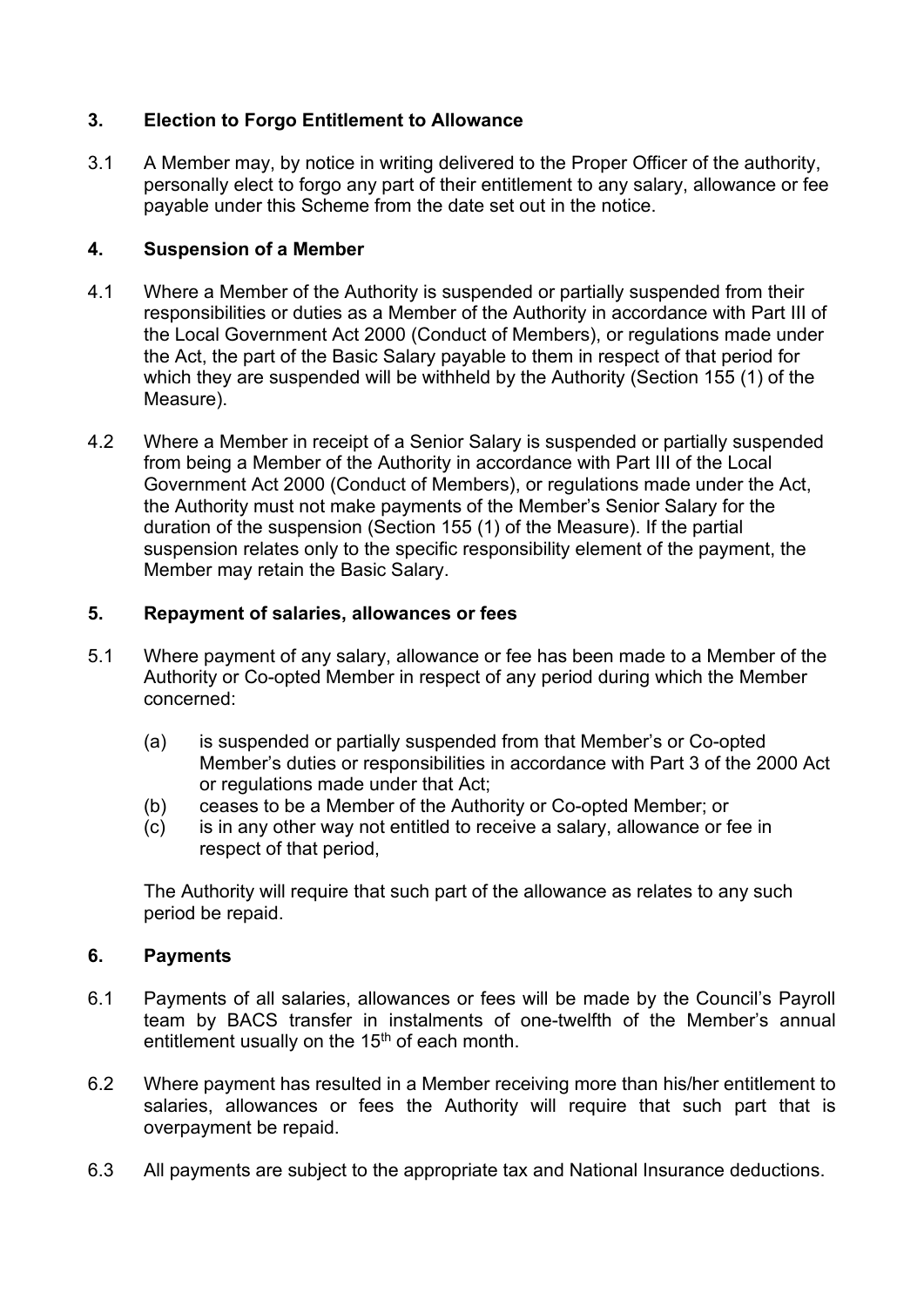## **7. Contribution towards Costs of Care and Personal Assistance**

- 7.1 Contribution towards Costs of Care and Personal Assistance shall be paid to a Member or Co-opted Member, who has caring responsibility for dependent children or adults, or a personal care requirement, provided the Member incurs expenses in the provision of such care whilst undertaking 'approved' council duties.
- dependant under 16 years of age, or a minor or adult who normally lives with the opted Member has more than one dependant the Member may claim more than 7.2 Contribution towards Costs of Care and Personal Assistance applies in respect of a member as part of their family and who cannot be left unsupervised for whom the Member or Co-opted Member can show that care is required. If a Member or Coone allowance, provided the Member can demonstrate a need to make separate arrangements for care.
- assistance for actual and receipted costs as set out in **Schedule 1**. All claims for 7.3 Eligible Members may claim contribution towards costs of care and personal the contribution towards costs of care and personal assistance should be made in writing to Democratic Services detailing times, dates and reasons for claim. Receipts are required for both informal and formal care arrangements.

## **8. Family Absence**

- 8.1 Members are entitled under the provisions of the Family Absence for Members of Local Authorities (Wales) Regulations 2013 to a period of family absence, during which if they satisfy the prescribed conditions they are entitled to be absent from authority meetings.
- 8.2 When taking family absence Members are entitled to retain a basic salary irrespective of their attendance record immediately preceding the commencement of the family absence.
- 8.3 Should a senior salary holder be eligible for family absence they will be able to continue to receive their senior salary for the duration of the absence.
- 8.4 If the authority agrees that it is necessary to make a substitute appointment to cover the family absence of a senior salary holder the Member substituting will be eligible if the authority so decides to be paid a senior salary.
- 8.5 If the paid substitution results in the authority exceeding its maximum number of senior salaries, an addition to the maximum will be allowed for the duration of the substitution.

## **9. Co-optees' payments**

- 9.1 A daily fee (with a provision for half day payments) shall be paid to Co-optees, provided they are statutory Co-optees with voting rights.
- 9.2 Payments will take into consideration travelling time to and from the place of the meeting, reasonable time for pre meeting preparation and length of meeting (up to the maximum of the daily rate).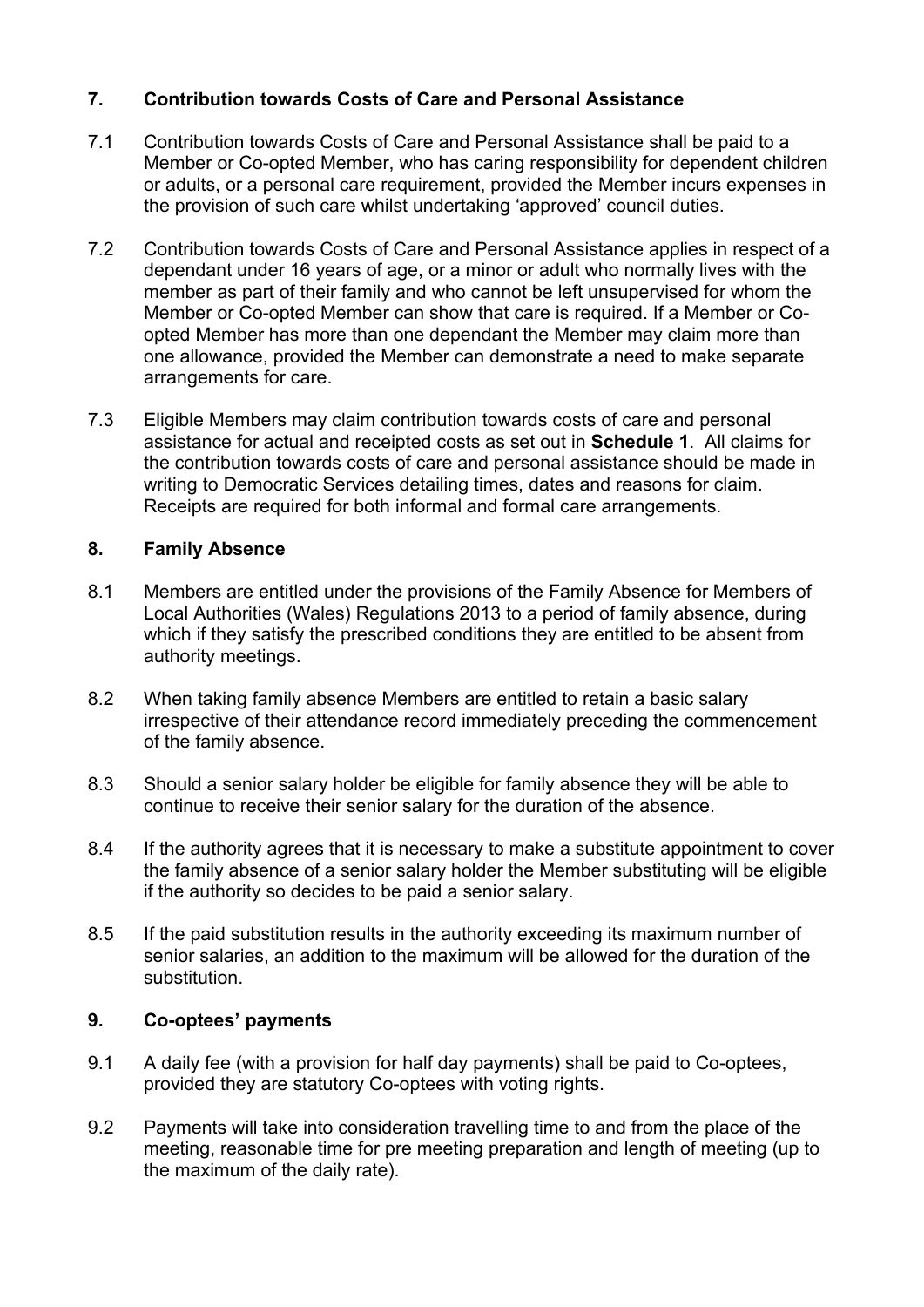- 9.3 The Head of Democratic Services is designated as the "appropriate officer" and will determine preparation time, travelling time and length of meeting, the fee will be paid on the basis of this determination.
- 9.4 The Head of Democratic Services can determine in advance whether a meeting is programmed for a full day and the fee will be paid on the basis of this determination even if the meeting finishes before four hours has elapsed.
- 9.5 A half day meeting is defined as up to 4 hours.
- 9.6 A full day meeting is defined as over 4 hours.
- Audit Committee, as determined by the Independent Remuneration Panel for 9.7 The daily and half day fee for the Chairpersons of the Standards Committee and Wales, is set out in **Schedule 1**.
- 9.8 The daily and half day fee for other statutory Co-optees with voting rights, as determined by the Independent Remuneration Panel for Wales, is set out in **Schedule 1**.

## **10. Travel and Subsistence Allowances**

#### 10.1 **General Principles**

- travelling on the Authority's business for 'approved duties' as set out in **Schedule 2.**  the most cost effective means. In assessing cost effectiveness regard will be given may have their claim abated by an appropriate amount. 10.2 Members and Co-opted Members are entitled to claim travelling expenses when Where Members travel on the Authority's business they are expected to travel by to journey time. A Member who does not travel by the most cost effective means
- 10.3 Where possible Members should share transport.
- may have their claim abated by an appropriate amount.<br>10.3 Where possible Members should share transport.<br>10.4 The distance claimed for mileage should be the shortest reasonable journey by road from the point of departure to the point at which the duty is performed, and similarly from the duty point to the place of return.
- 10.5 The rates of Members' Travel and Subsistence Allowances are set out in **Schedule 3** and are subject to annual review by the Independent Remuneration Panel for **Wales**
- 10.6 Where a Member is suspended or partially suspended from their responsibilities or any travel and subsistence allowances payable to them in respect of that period for duties as a Member of the Authority in accordance with Part III of the Local Government Act 2000 (Conduct of Members), or regulations made under the Act, which they are suspended or partially suspended must be withheld by the Authority.

#### **11. Travel by Private Vehicle**

 11.1 The Independent Remuneration Panel for Wales has determined that the maximum travel rates payable should be the rates set out by Her Majesty's Revenue &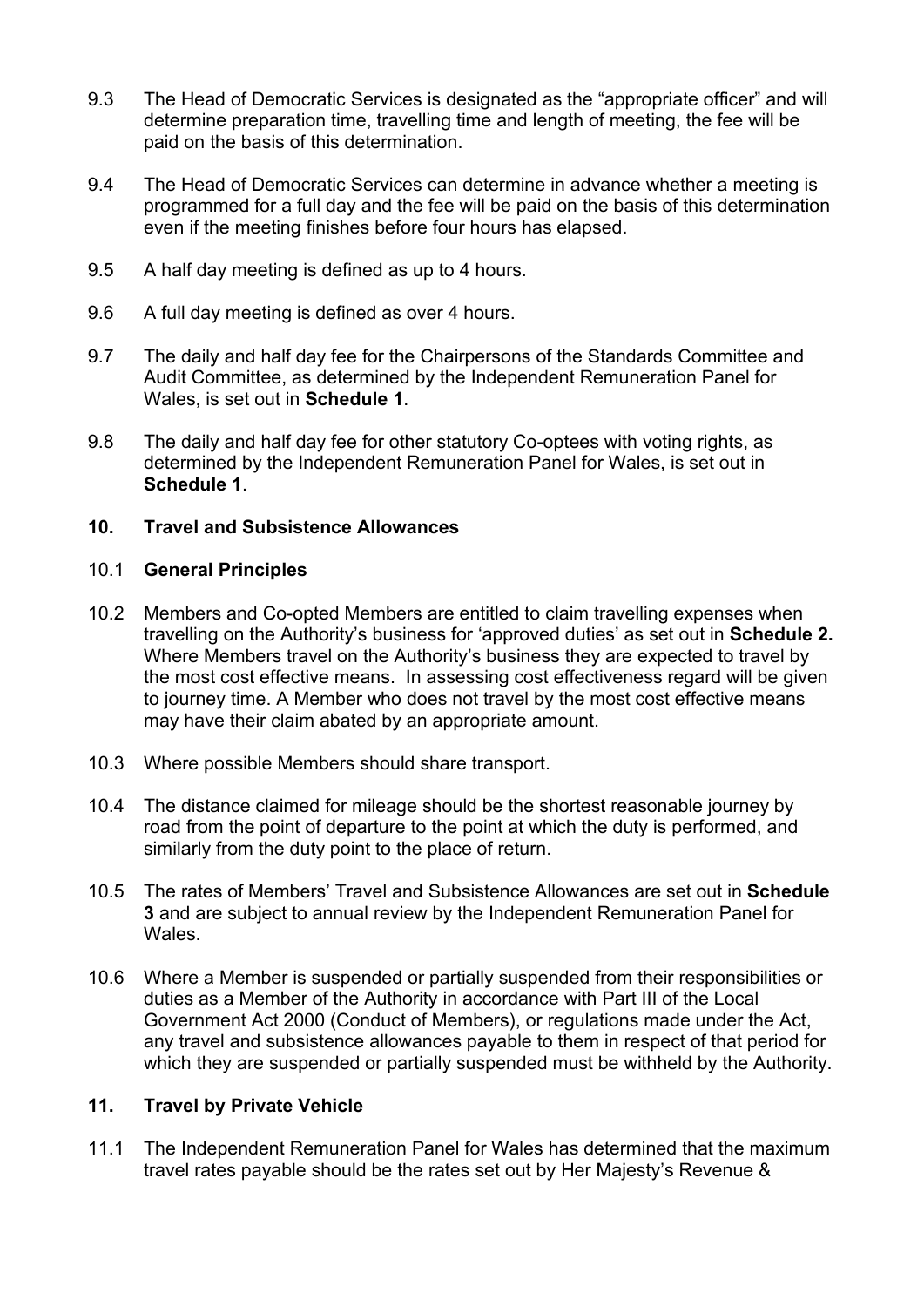Customs for the use of private cars, motor cycles and pedal cycles plus any passenger supplement.

- Remuneration Panel for Wales are set out in **Schedule 3.**  11.2 The mileage rates for private vehicles as determined by the Independent
- the vehicle must be insured for business use. Proof of appropriate insurance must 11.3 Where a Member makes use of their private vehicle for approved duty purposes, be provided to the Authority on request.

## **12. Travel by Public Transport**

#### $12.1$ 12.1 **Rail/Coach Travel**

Unless otherwise authorised rail tickets will be second-class.

 coach tickets for Members in advance of journeys. In the unlikely event that a production of the used ticket and or a receipt. Democratic Services/Cabinet Support Office will usually purchase requisite rail and Member needs to purchase a ticket directly, payment will be reimbursed upon

#### 12.2 **Taxi Fares**

 Taxi fares will only be reimbursed where their use has been authorised for cases of urgency, where no public transport is reasonably available, or a Member has a particular personal need. Re-imbursement will be upon receipt only.

#### 12.3 **Air Fares**

 Unless otherwise authorised flight tickets will be budget or economy class. Discounted flight tickets will be purchased well in advance wherever possible in order to reduce costs.

 Travel by air is permissible if it is the most cost effective means of transport. Authorisation of the Head of Democratic Services is required and tickets will usually be purchased by Democratic Services or Cabinet Support Office, as applicable.

#### 12.4 **Travel Abroad**

 Travel abroad on the Authority's business will only be permitted where authorised by the Head of Democratic Services. Democratic Services or Cabinet Support Office, as applicable, will usually arrange travel and accommodation.

#### 12.5 **Other Travel Expenses**

Members will be entitled to reimbursement of toll fees, parking fees, overnight garaging and other necessary travel associated expenses. Re-imbursement will be upon receipt only.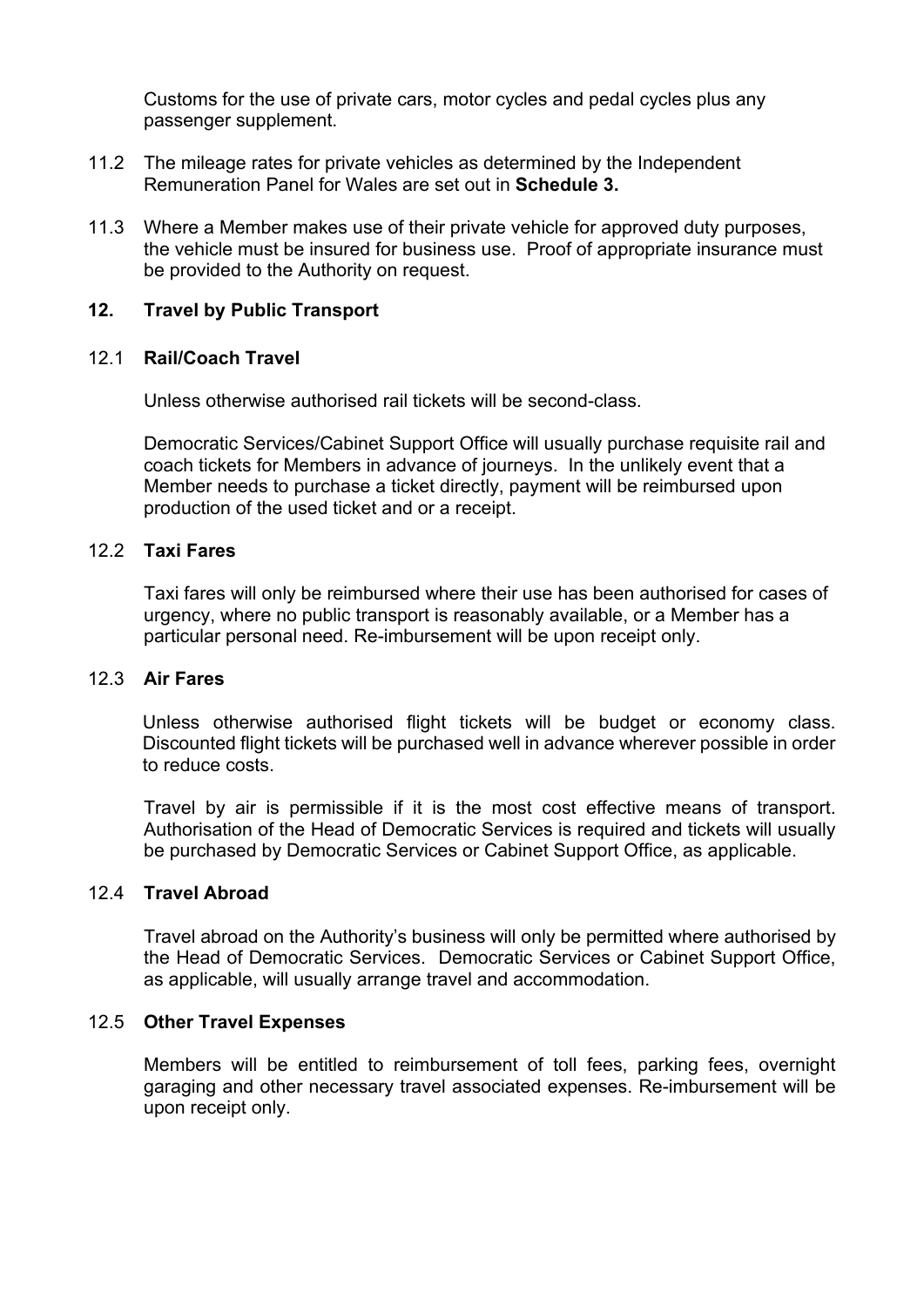## **13. Overnight Accommodation**

- days or more, or the venue is at such a distance that early morning or late night travel would be unreasonable. All overnight stays must receive prior authorisation 13.1 Overnight stays will only be permitted where the Authority's business extends to two from the Head of Democratic Services.
- 13.2 Overnight accommodation will usually be booked by Democratic Services or Cabinet Office, as applicable. Wherever possible the overnight accommodation will be prepaid or invoiced.
- 13.3 Direct booking of overnight accommodation by a Member will only be permitted in the event of an emergency. Reimbursement will only be made upon the production of a receipt and will be at a level deemed reasonable and not in excess of the rates set out in **Schedule 3**.

#### **14. Subsistence Allowance**

- a 24 hour period and can be claimed for any meal that is relevant, providing such a 14.1 The day subsistence rate to meet the costs of meals and refreshments in connection with approved duties (including breakfast when not provided as part of overnight accommodation) is set out in **Schedule 3**. The maximum daily rate covers claim is supported by receipt(s)
- 14. 2 No provision is made for subsistence claims within the Authority.

## **15. Claims and Payments**

- 15.1 A claim for travel and subsistence allowances must be made **in writing by the 1st day of each month** or the previous working day if falling on a Saturday or Sunday or Bank Holiday and **must be accompanied by the relevant receipts**. Claims **must be made within 3 months** of the event and within the relevant accounting year (i.e. by 4 April every year).
- 15.2 Allowances will be paid by the Council's Payroll team by BACS transfer*.*

## **16. Pensions**

16.1 The Authority shall enable its Members who are eligible to join the Local Government Pension Scheme.

## **17 Supporting the work of Authority Members**

17.1 The Independent Remuneration Panel for Wales expects Members to be provided with adequate support to carry out their duties and that the support provided should take account of the specific needs of individual Members. The Authority's Democratic Services Committee is required to review the level of support provided to Members and should take proposals for reasonable support to the full council.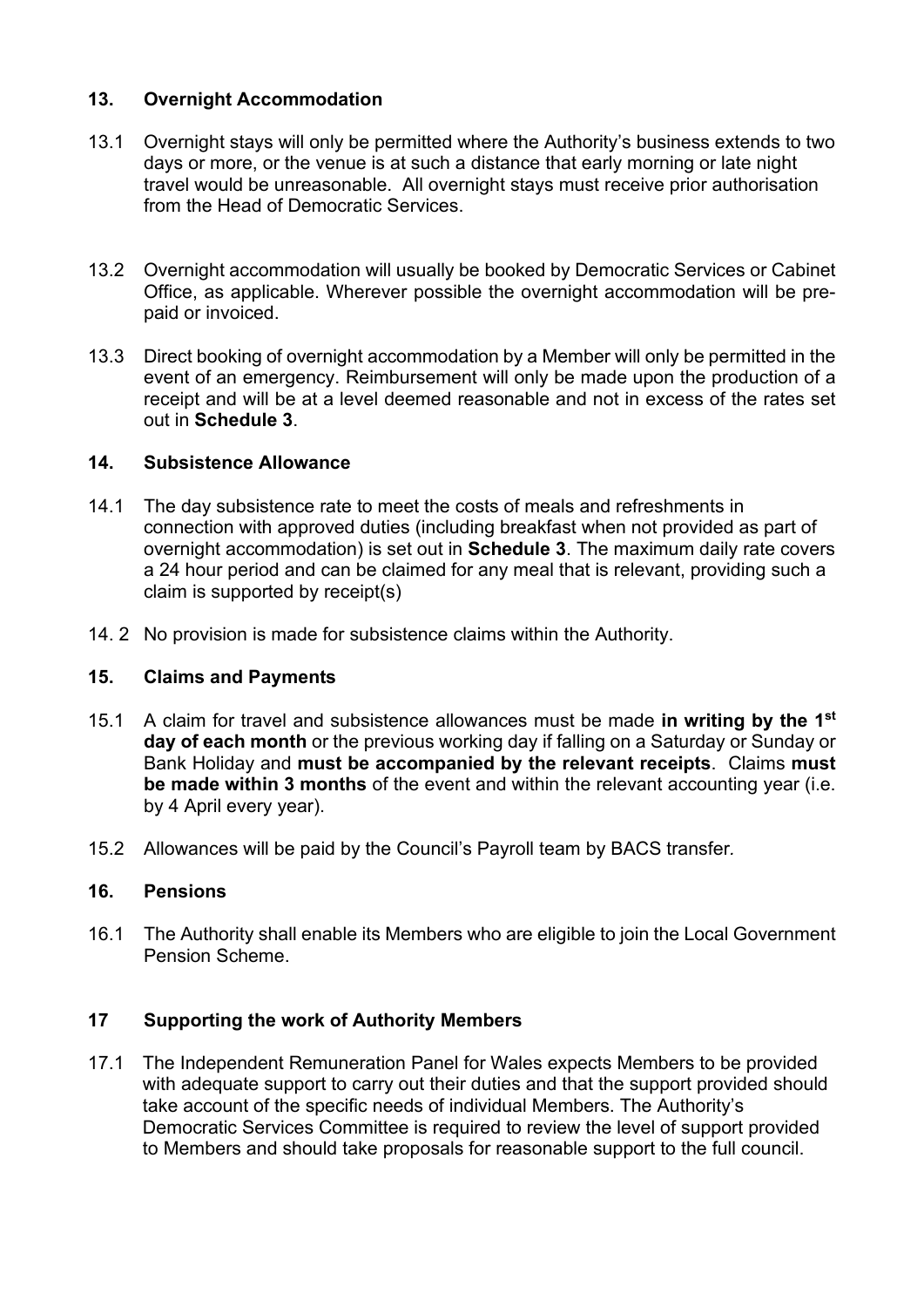- 17.2 All elected Members and Co-opted Members should be provided with adequate telephone, email and internet facilities to give electronic access to appropriate information.
- 17.3 Such support should be without cost to any Member. Deductions must not be made from Members' salaries as a contribution towards the cost of support which the Authority has decided is necessary for the effectiveness and or efficiency of Members.

#### **18 Compliance**

18.1 In accordance with the Regulations, the Authority must comply with the requirements of Independent Remuneration Panel for Wales in respect of the monitoring and publication of payments made to Members and Co-opted Members as set out in **Schedule 4.** 

**Members are reminded that expense claims are subject to both internal and external audit.**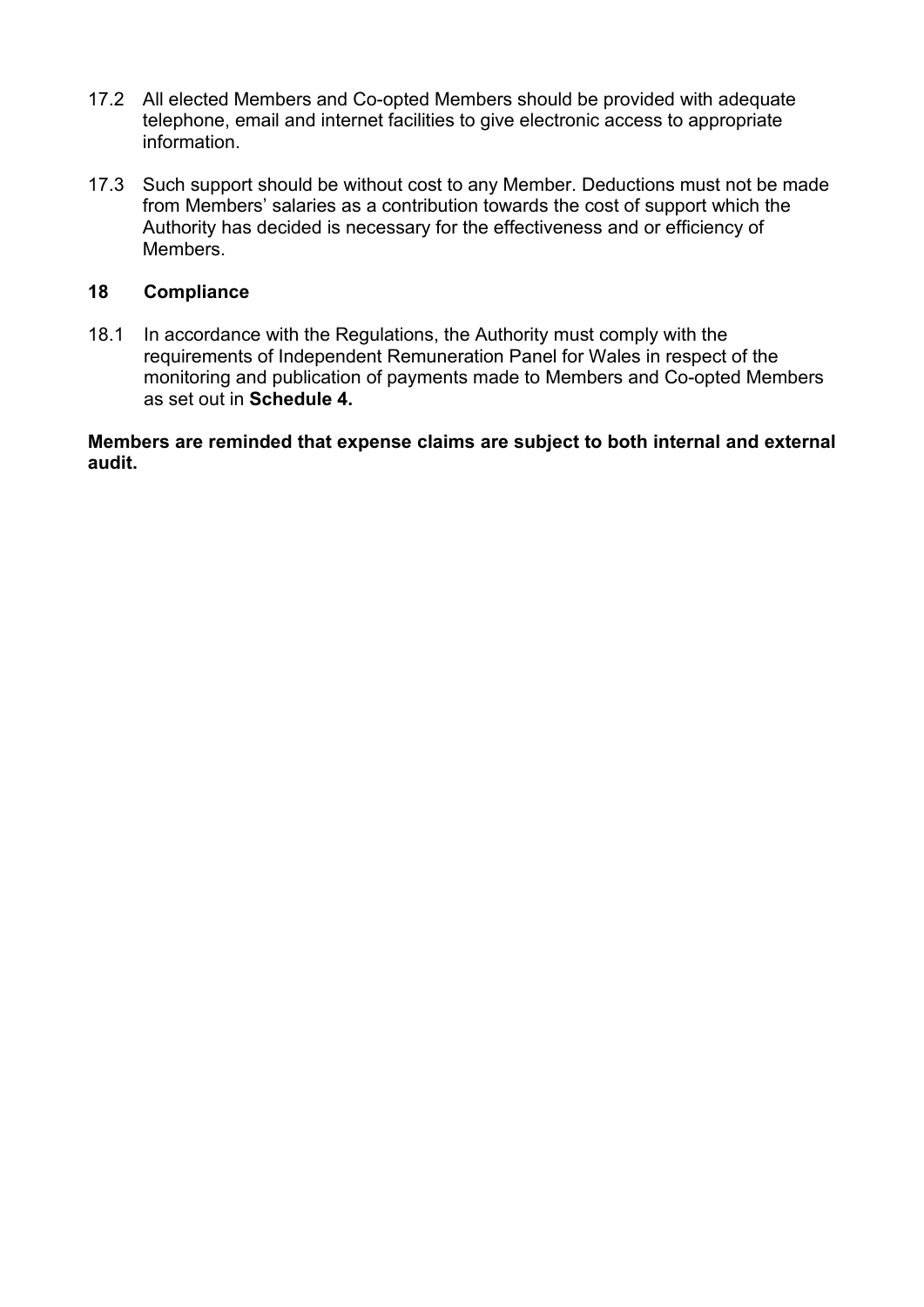## **SCHEDULE OF REMUNERATION 2021 – 2022**

| <b>MEMBERS ENTITLED TO BASIC SALARY</b>                                      | <b>ANNUAL</b><br><b>AMOUNT OF</b><br><b>BASIC</b><br><b>SALARY</b> |                                      |                                                                                                          |
|------------------------------------------------------------------------------|--------------------------------------------------------------------|--------------------------------------|----------------------------------------------------------------------------------------------------------|
| The following named Elected Members of the Authority receive the             | £14,368                                                            |                                      |                                                                                                          |
| <b>Basic Salary:</b>                                                         |                                                                    |                                      |                                                                                                          |
| <b>Cllr Jane Henshaw</b><br><b>Cllr Oliver Owen</b><br><b>Cllr Ali Ahmed</b> |                                                                    |                                      |                                                                                                          |
| Cllr Ashgar Ali                                                              | <b>Cllr Gavin Hill-John</b>                                        | <b>Cllr Thomas Parkhill</b>          |                                                                                                          |
| <b>Cllr Dilwar Ali</b>                                                       | Cllr Philippa Hill-John                                            | <b>Cllr Jacqueline Parry</b>         |                                                                                                          |
| <b>Cllr Rodney Berman</b>                                                    | <b>Cllr Robert Hopkins</b>                                         | <b>Cllr Keith Parry</b>              |                                                                                                          |
| <b>Cllr Fenella Bowden</b><br>(until 30.09.21)                               | <b>Cllr Frank Jacobsen</b>                                         | <b>CIIr Mike Phillips</b>            |                                                                                                          |
| <b>Cllr Bernie Bowen-Thomson</b>                                             | <b>Cllr Owen Jones</b>                                             | <b>Cllr Dianne Rees</b>              |                                                                                                          |
| Cllr Joe Boyle                                                               | <b>Cllr Michael Jones-Pritchard</b>                                | <b>Cllr Mia Rees</b>                 |                                                                                                          |
| <b>Cllr Jennifer Burke-Davies</b>                                            | <b>Cllr Heather Joyce</b>                                          | <b>Cllr Emma Sandrey</b>             | (Except during the period from<br>11.10.21 - 10.01.22, when a Senior<br>Salary entitlement was approved) |
| <b>Cllr Joe Carter</b>                                                       | <b>Cllr Kathryn Kelloway</b>                                       | Cllr Julie Sangani (from<br>12.11.21 |                                                                                                          |
| Cllr Jayne Cowan                                                             | <b>Cllr John Lancaster</b>                                         | <b>Cllr Abdul Sattar</b>             |                                                                                                          |
| <b>Cllr Stephen Cunnah</b>                                                   | <b>Cllr Christopher Lay</b>                                        | <b>Cllr Elaine Simmons</b>           |                                                                                                          |
| <b>Cllr Daniel De'Ath</b>                                                    | <b>Cllr Susan Lent</b>                                             | Cllr Kanaya Singh                    |                                                                                                          |
| <b>Cllr Bob Derbyshire</b>                                                   | <b>Cllr Ashley Lister</b>                                          | <b>Cllr Ed Stubbs</b>                |                                                                                                          |
| <b>Cllr Sean Driscoll</b>                                                    | <b>Cllr Neil McEvoy</b>                                            | <b>Cllr Graham Thomas</b>            |                                                                                                          |
| <b>Cllr Saeed Ebrahim</b>                                                    | <b>Cllr Mary McGarry</b>                                           | <b>Cllr Joel Williams</b>            |                                                                                                          |
| <b>Cllr Lisa Ford</b>                                                        | Cllr Siân-Elin Melbourne                                           | <b>Cllr Peter Wong</b>               |                                                                                                          |
| <b>Cllr Andrea Gibson</b>                                                    | <b>Cllr Bablin Molik</b>                                           | <b>Cllr Ashley Wood</b>              |                                                                                                          |
| <b>Cllr Susan Goddard</b>                                                    | Cllr Linda Morgan                                                  |                                      |                                                                                                          |
| <b>Cllr Iona Gordon</b>                                                      | <b>Cllr Daniel Naughton</b>                                        |                                      |                                                                                                          |

|                  | <b>SENIOR SALARY ENTITLEMENTS</b><br>(includes Basic Salary)                  |                             | <b>ANNUAL</b><br><b>AMOUNT OF</b><br><b>SENIOR</b><br><b>SALARY</b> |
|------------------|-------------------------------------------------------------------------------|-----------------------------|---------------------------------------------------------------------|
|                  | <b>ROLE</b>                                                                   | <b>MEMBER</b>               |                                                                     |
| 1.               | Leader                                                                        | <b>Cllr Huw Thomas</b>      | £55,027                                                             |
| 2.               | Deputy Leader & Cabinet Member for<br><b>Education, Employment and Skills</b> | <b>Cllr Sarah Merry</b>     | £38,858                                                             |
| 3.               | Cabinet Member for Children and<br><b>Families</b>                            | <b>Cllr Graham Hinchey</b>  | £33,805                                                             |
| $\overline{4}$ . | <b>Cabinet Member for Clean Streets,</b><br><b>Recycling and Environment</b>  | <b>Cllr Michael Michael</b> | £33,805                                                             |
| 5.               | <b>Cabinet Member for Culture and Leisure</b>                                 | <b>Cllr Peter Bradbury</b>  | £33,805                                                             |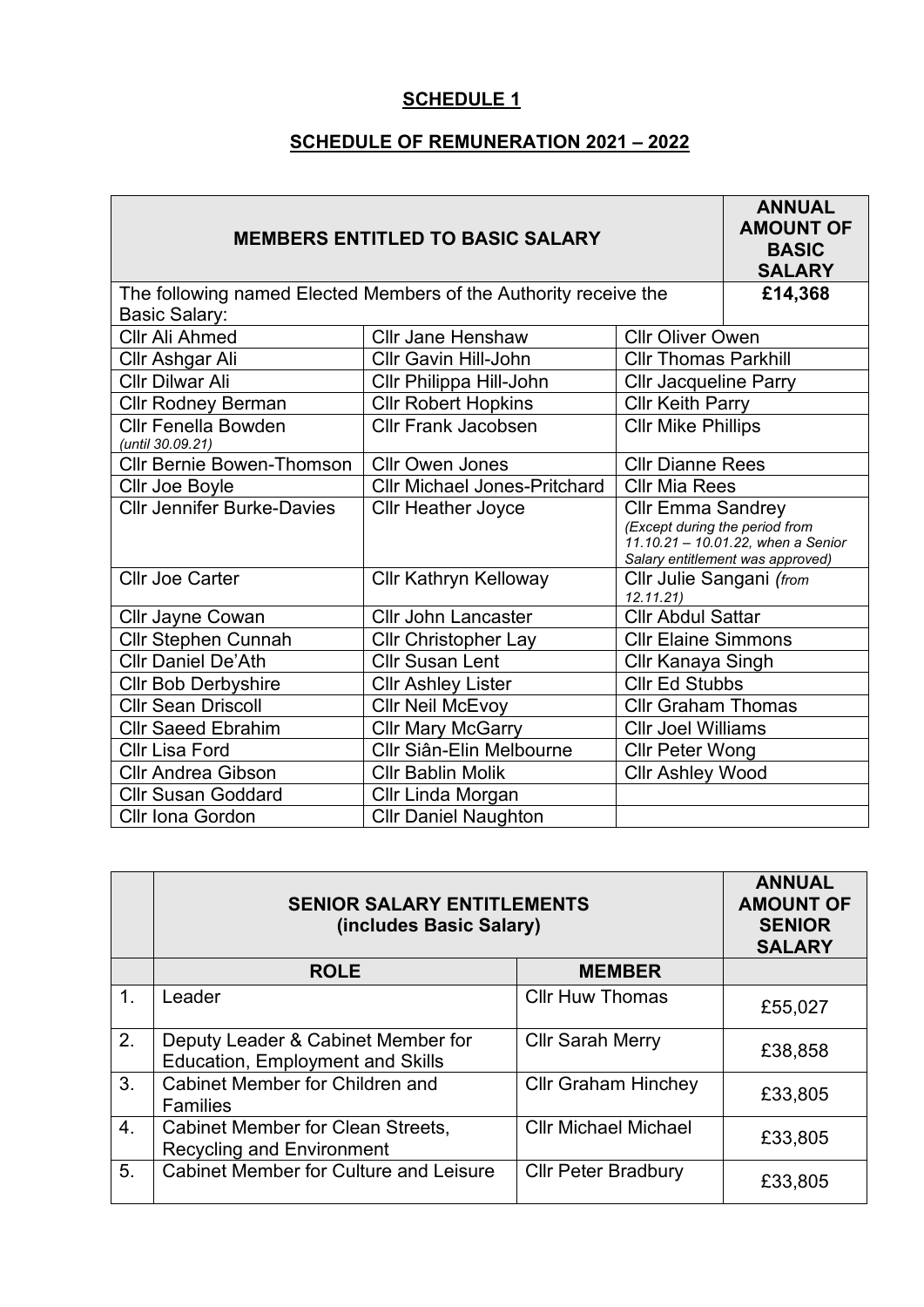| 6. | Cabinet Member for Finance,<br>Modernisation and Performance | <b>Cllr Christopher</b><br>Weaver | £33,805 |
|----|--------------------------------------------------------------|-----------------------------------|---------|
|    | Cabinet Member for Housing and<br>Communities                | <b>Cllr Lynda Thorne</b>          | £33,805 |

| <b>SENIOR SALARY ENTITLEMENTS</b><br>(includes Basic Salary)                         |                                       | <b>AMOUNT OF</b><br><b>SENIOR</b><br><b>SALARY</b>          |
|--------------------------------------------------------------------------------------|---------------------------------------|-------------------------------------------------------------|
| <b>ROLE</b>                                                                          | <b>MEMBER</b>                         |                                                             |
| Cabinet Member for Investment and<br>Development                                     | <b>Cllr Russell Goodway</b>           | £33,805                                                     |
| <b>Cabinet Member for Social Care, Health</b><br>and Well-being                      | <b>Cllr Susan Elsmore</b>             | £33,805                                                     |
| <b>Cabinet Member for Strategic Planning</b><br>and Transport                        | <b>Cllr Caro Wild</b>                 | £33,805                                                     |
| Chairperson of Children and Young<br><b>People Scrutiny Committee</b>                | <b>Cllr Lee Bridgeman</b>             | £23,161                                                     |
| Chairperson of Community and Adult<br><b>Services Scrutiny Committee</b>             | <b>Cllr Shaun Jenkins</b>             | £23,161                                                     |
| Chairperson of Economy and Culture<br><b>Scrutiny Committee</b>                      | <b>Cllr Nigel Howells</b>             | £23,161                                                     |
| <b>Chairperson of Environmental Scrutiny</b><br>Committee                            | <b>Cllr Ramesh Patel</b>              | £23,161                                                     |
| Chairperson of Policy Review and                                                     | <b>Cllr David Walker</b>              | £23,161                                                     |
| <b>Chairperson of Planning Committee</b>                                             | <b>Cllr Keith Jones</b>               | £23,161                                                     |
| Chairperson of Licensing & Public<br><b>Protection Committees</b>                    | <b>Cllr Norma Mackie</b>              | £23,161                                                     |
| Leader of the Largest Opposition Group<br>(Conservative Group)                       | <b>Cllr Adrian Robson</b>             | £23,161                                                     |
| Leader of the Liberal Democrat Group                                                 | <b>Cllr Rhys Taylor</b>               | £18,108                                                     |
| <b>Substitute Leader of Liberal Democrat</b><br>Group (from 11.10.21 - 10.01.22)     | <b>Cllr Emma Sandrey</b>              | £18,108<br>(Pro rata)                                       |
| The maximum of 19 senior salaries for Cardiff Council has been exceeded only for the |                                       |                                                             |
|                                                                                      | <b>Performance Scrutiny Committee</b> | duration of the substitution referred to in point 20 above. |

| <b>ENTITLEMENT TO CIVIC SALARIES</b><br>(includes Basic Salary) | <b>ANNUAL</b><br><b>AMOUNT OF</b><br><b>CIVIC</b> |               |  |
|-----------------------------------------------------------------|---------------------------------------------------|---------------|--|
| <b>ROLE</b>                                                     | <b>MEMBER</b>                                     | <b>SALARY</b> |  |
| Civic Head (Mayor / Chair)                                      | <b>Cllr Rob McKerlich</b>                         | £23,161       |  |
| Deputy Civic Head (Deputy Mayor / Chair)                        | Cllr Lyn Hudson                                   | £18,108       |  |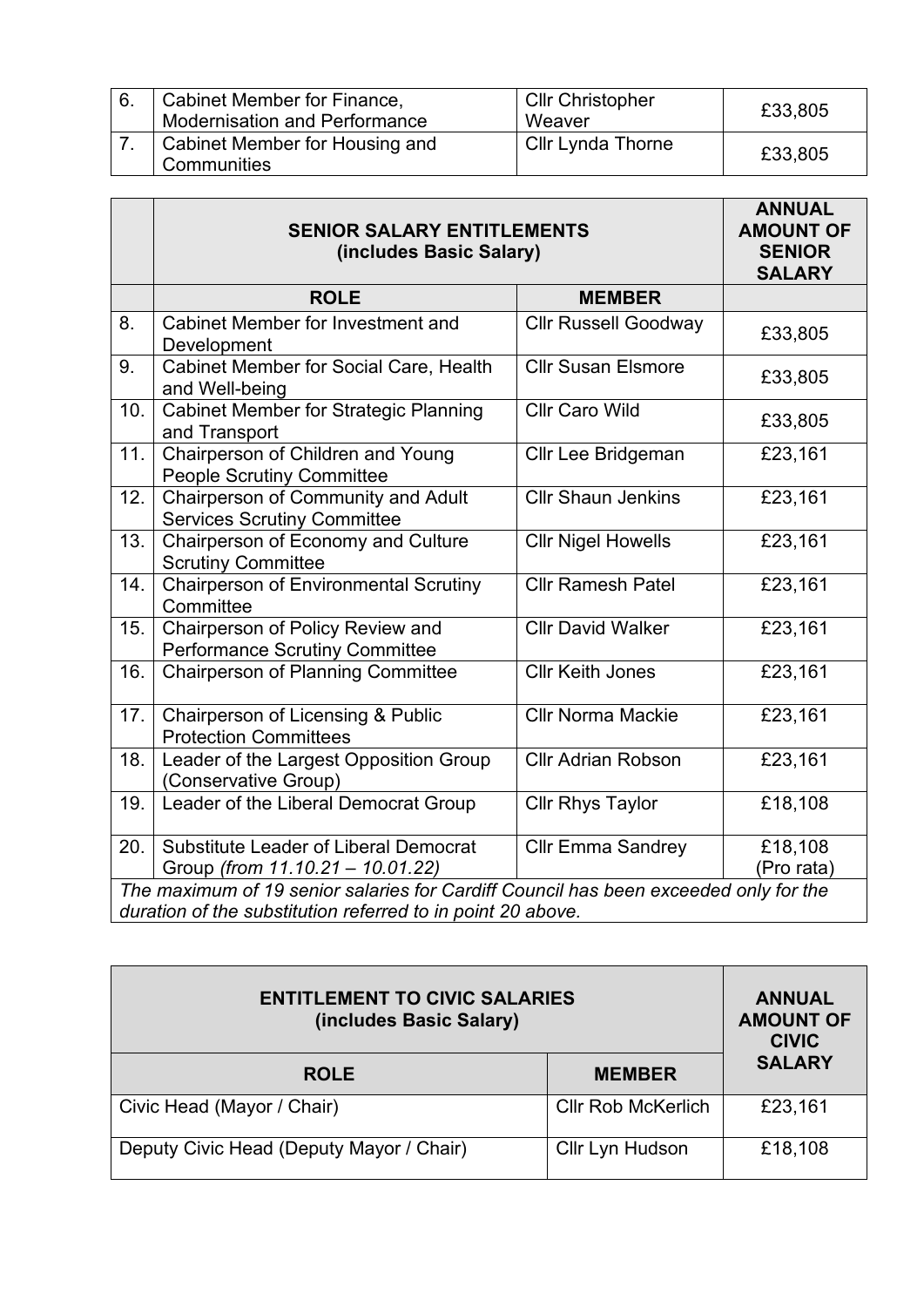| <b>ENTITLEMENT AS STATUTORY CO-OPTEES</b>                                                                     | <b>AMOUNT OF CO-</b>                                                                                                                                                                                                                           |                                                                                       |
|---------------------------------------------------------------------------------------------------------------|------------------------------------------------------------------------------------------------------------------------------------------------------------------------------------------------------------------------------------------------|---------------------------------------------------------------------------------------|
| <b>ROLE</b>                                                                                                   | <b>MEMBER</b>                                                                                                                                                                                                                                  | <b>OPTEES ALLOWANCES</b>                                                              |
| <b>Chairperson of Standards</b><br>& Ethics Committee                                                         | Professor James Downe (until<br>01.11.21)<br>Hollie Edwards-Davies (from<br>02.11.21)                                                                                                                                                          | £268 Daily Fee (4 hours<br>and over)<br>£134 $\frac{1}{2}$ Day Fee (up to 4<br>hours) |
| Chairperson of<br>Governance & Audit<br>Committee                                                             | D Hugh Thomas                                                                                                                                                                                                                                  | £268 Daily Fee (4 hours<br>and over)<br>£134 $\frac{1}{2}$ Day Fee (up to 4<br>hours) |
| Statutory Co-optees -<br>ordinary members:<br><b>Children &amp; Young People</b><br><b>Scrutiny Committee</b> | Patricia Arlotte<br><b>Carol Cobert</b><br>$\bullet$<br>Karen Dell'Armi<br>$\bullet$<br><b>Matthew Richards</b><br>$($ Until 31.08.21)                                                                                                         | £210 Daily Fee (4 hours<br>and over)<br>£105 $\frac{1}{2}$ Day Fee (up to 4<br>hours  |
| Governance & Audit<br>Committee                                                                               | <b>Gavin MacArthur</b><br>$\bullet$<br><b>David Price</b><br>$\bullet$<br>Dr Janet Wademan (from<br>30.09.21                                                                                                                                   |                                                                                       |
| <b>Standards &amp; Ethics</b><br>Committee                                                                    | <b>Hollie Edwards-Davies</b><br>(until 02.11.21)<br>David Mills (from 27.01.22)<br>$\bullet$<br><b>Chrissie Nicholls</b><br>$\bullet$<br><b>Jason Bartlett</b><br><b>Arthur Hallett</b><br><b>Community Councillor</b><br><b>Stuart Thomas</b> |                                                                                       |

| Contribution towards costs of care and personal assistance                                                                                        |  |
|---------------------------------------------------------------------------------------------------------------------------------------------------|--|
| All Members                                                                                                                                       |  |
| • Formal (registered with Care Inspectorate Wales) care costs to be paid as evidenced.                                                            |  |
| • Informal (unregistered) care costs to be paid up to a maximum rate equivalent to the<br>Real UK Living Wage at the time the costs are incurred. |  |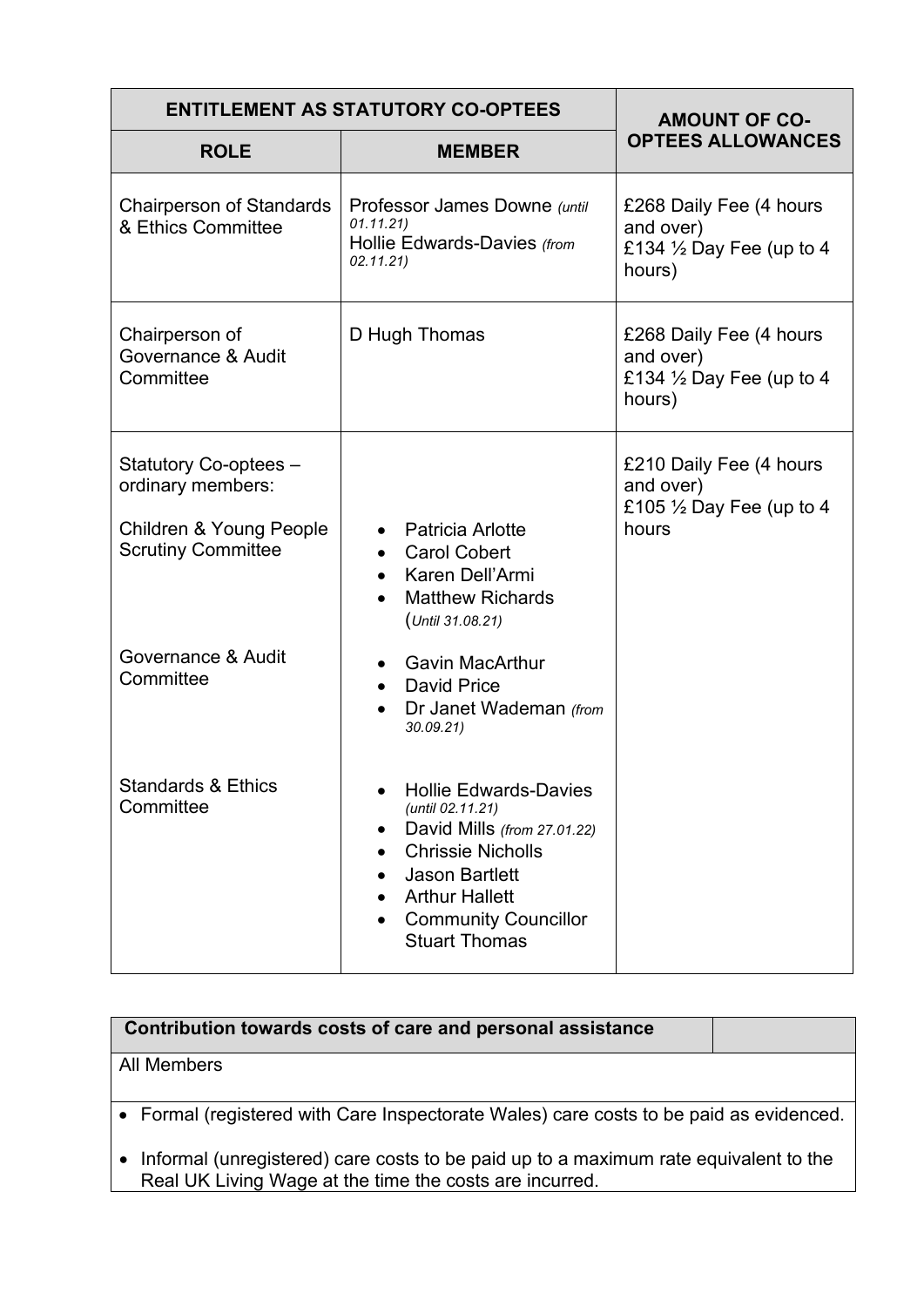| Members Support – what is provided in terms of telephone, internet or email<br>(see Determination 9) |                                                                                                                                                   |  |
|------------------------------------------------------------------------------------------------------|---------------------------------------------------------------------------------------------------------------------------------------------------|--|
| <b>Telephone Support for Executive Members</b>                                                       | Yes                                                                                                                                               |  |
| Telephone Support for Chairs of Committees                                                           | Yes<br>other than Chairs of Governance<br>and Audit Committee and<br><b>Standards and Ethics Committee</b>                                        |  |
| Telephone Support for all other Members                                                              | Yes<br>Other than Co-optees and<br>Independent Members of the<br>Standards & Ethics, CYP<br>Scrutiny and Governance and<br><b>Audit Committee</b> |  |
| <b>Access to Email for Executive Members</b>                                                         | Yes-                                                                                                                                              |  |
| Access to Email for Chairs of Committees                                                             | Yes                                                                                                                                               |  |
| Access to Email for all other Members                                                                | Yes<br>Other than co-optees and<br>Independent Members of the<br>Standards & Ethics, CYP<br>Scrutiny and Governance and<br>Audit Committee,       |  |
| <b>Internet Support for Executive Members</b>                                                        | Yes<br>(as necessary)                                                                                                                             |  |
| Internet Support for Chairs of Committees                                                            | Yes<br>(as necessary)                                                                                                                             |  |
| Internet Support for all other Members                                                               | Yes<br>(as necessary)                                                                                                                             |  |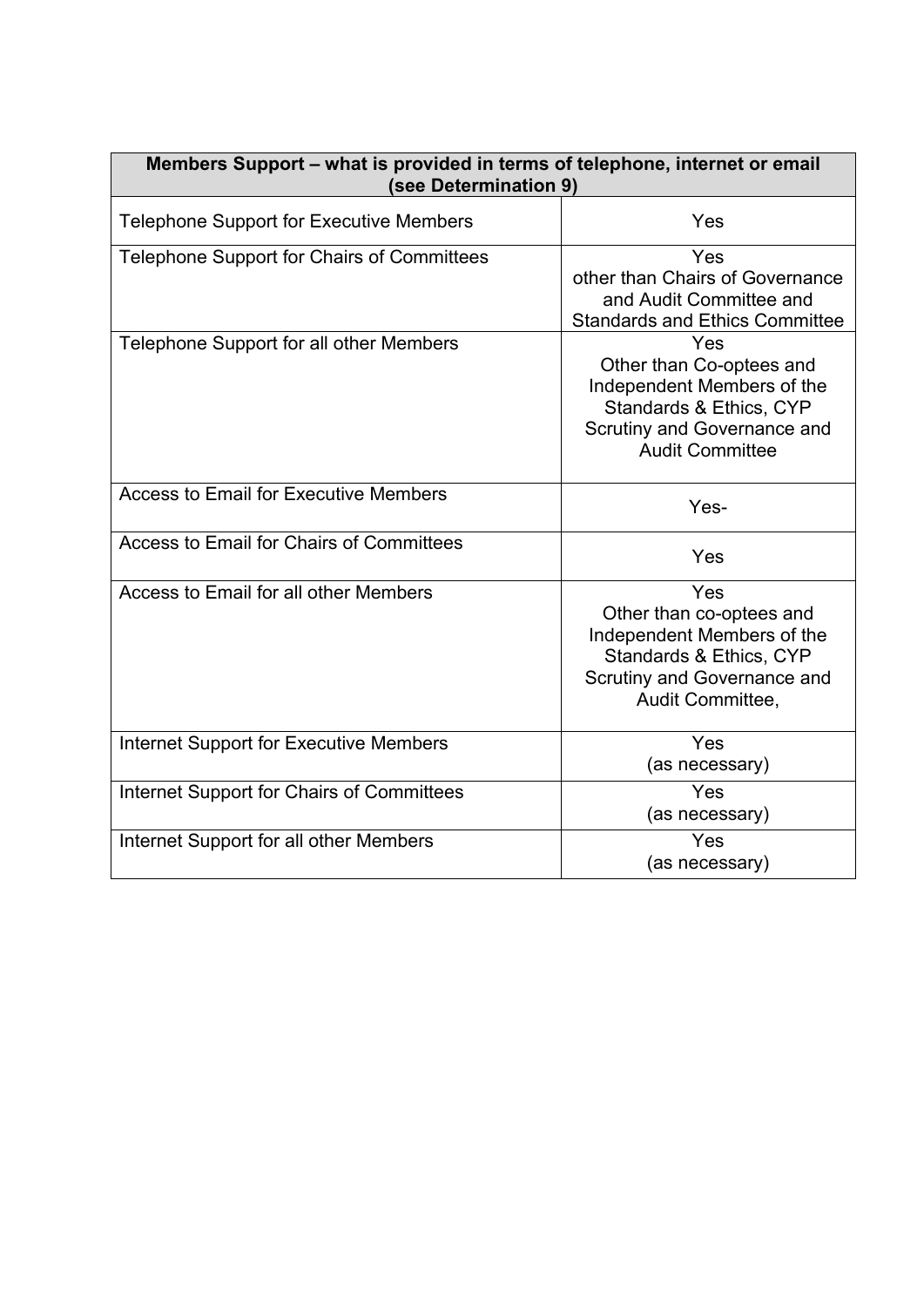## **Approved duties:**

- • attendance at a meeting of the Authority or of any committee of the Authority or of any body to which the Authority makes appointments or nominations or of any committee of such a body;
- • attendance at a meeting of any association of authorities of which the Authority is a member;
- attendance at any other meeting the holding of which is authorised by the Authority or by a committee of the Authority or by a joint committee of the Authority and one or more other Authorities;
- • a duty undertaken for the purpose of or in connection with the discharge of the functions of Cabinet;
- a duty undertaken in pursuance of a standing order which requires a Member or Members to be present when tender documents are opened;
- a duty undertaken in connection with the discharge of any function of the Authority which empowers or requires the Authority to inspect or authorise the inspection of premises;
- attendance at any training or developmental event approved by the Authority, Cabinet or Democratic Services Committee
- the following duties which have been approved by Council:
	- $\circ$  Attendance at any non-political personal development event or activity relevant to the role of the individual member with the advance agreement of the Head of Democratic Services.
	- o attendance at meetings relating to the personal safety and security of an individual Member.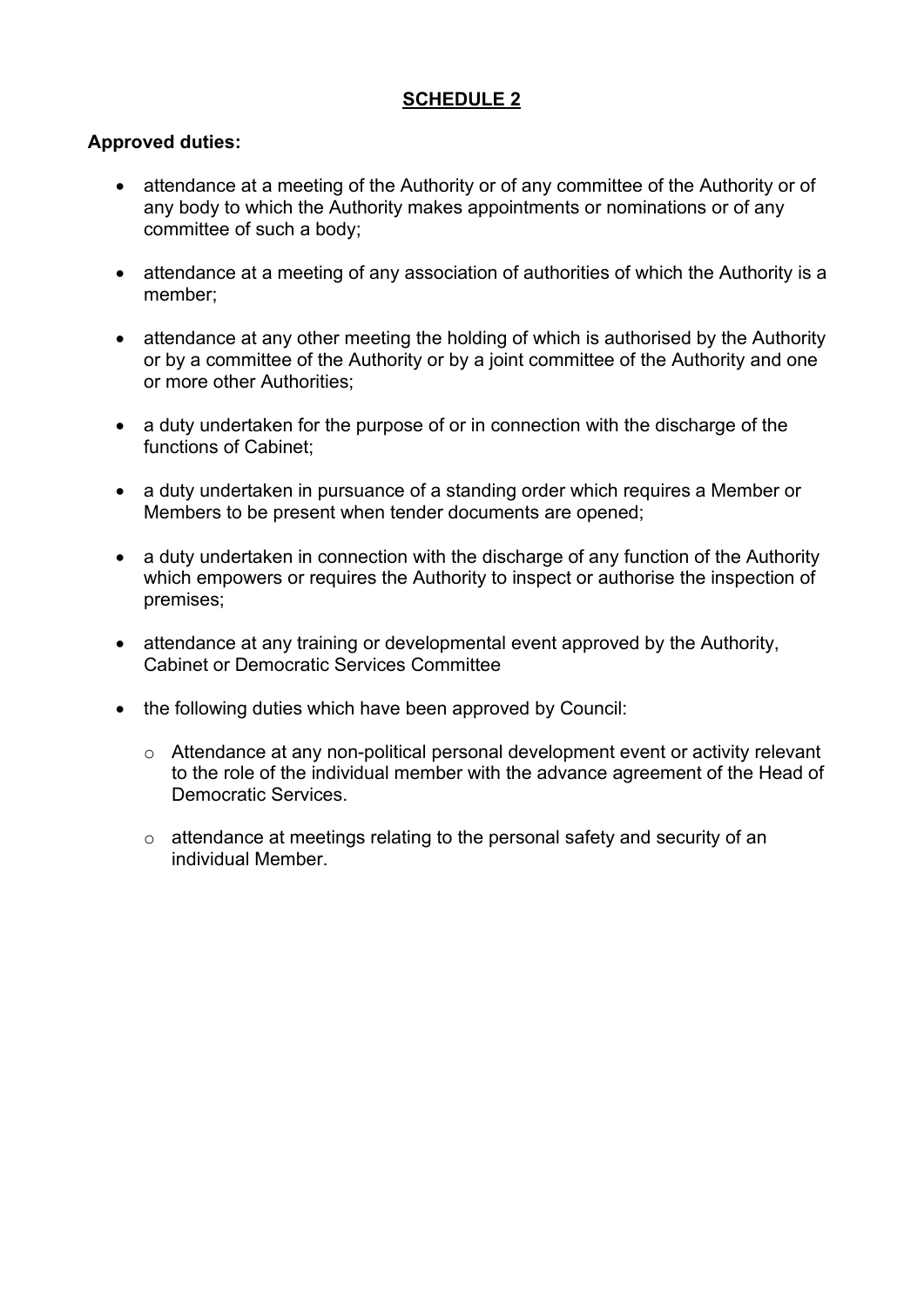#### **Mileage Rates**

| All sizes of private motor vehicle<br>Up to 10,000 miles<br>Over 10,000 miles | 45 pence per mile<br>25 pence per mile |
|-------------------------------------------------------------------------------|----------------------------------------|
| <b>Private Motor Cycles</b><br><b>Pedal Cycles</b>                            | 24 pence per mile<br>20 pence per mile |
| Passenger supplement                                                          | 5 pence per passenger per mile         |

#### **Subsistence Allowance**

The day subsistence rate is up to a maximum of £28 and covers a 24 hour period and can be claimed for any meal if relevant provided such a claim is supported by receipts.

Re-imbursement of alcoholic drinks is not permitted.

#### **Overnight Stay**

elsewhere. The maximum allowances for an overnight stay are £200 for London and £95 for

elsewhere.<br>A maximum of £30 is available for an overnight stay with friends or relatives whilst on approved duty.